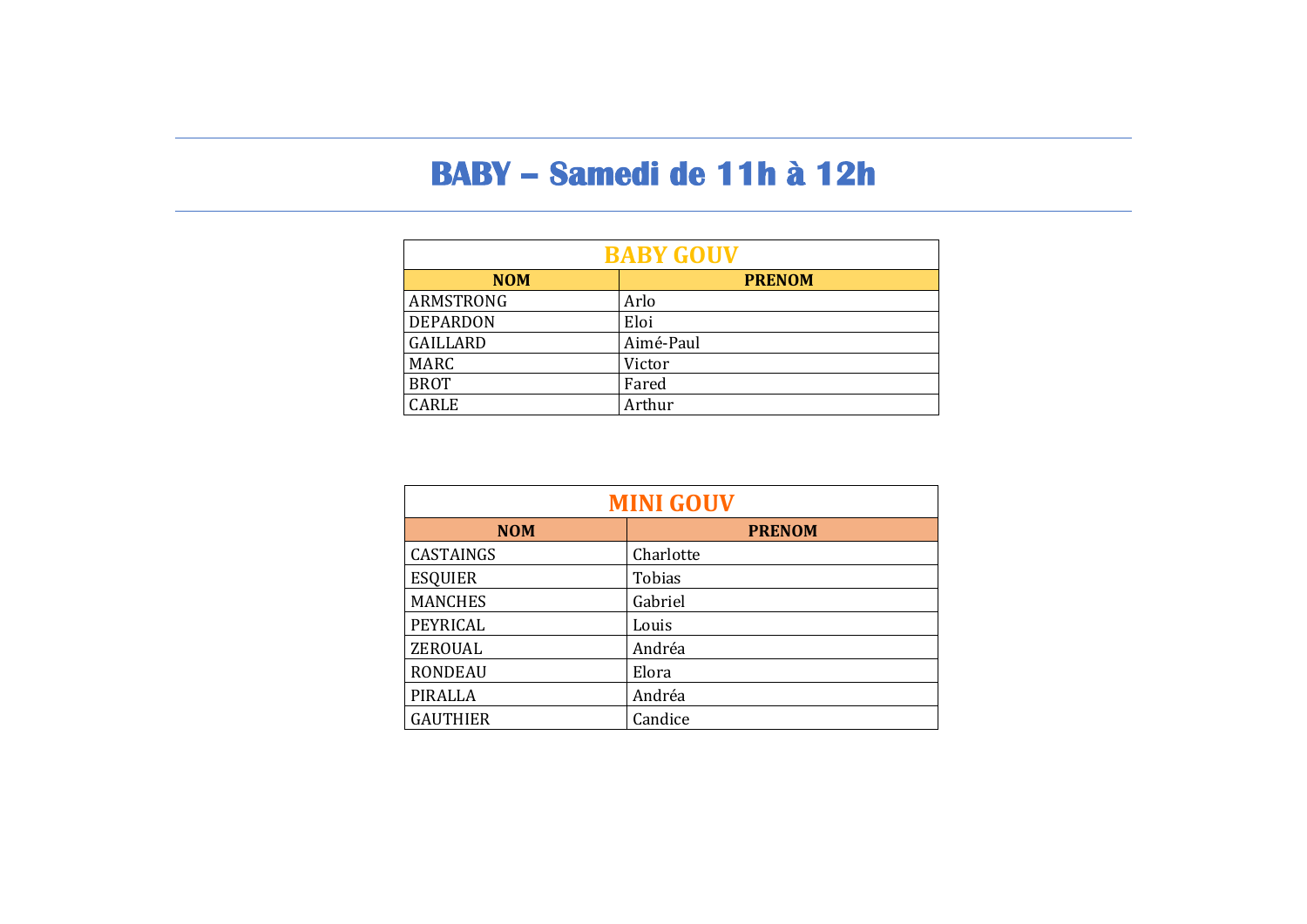# Dimanche de 9h30 à 11h30

| <b>LES PETITS PRINCES</b> |               |  |
|---------------------------|---------------|--|
| <b>NOM</b>                | <b>PRENOM</b> |  |
| <b>ATIA</b>               | Adam          |  |
| <b>CAVET</b>              | Léopoldine    |  |
| <b>CHANTREAU</b>          | Charlotte     |  |
| <b>MARTINOTTI</b>         | Lola          |  |
| <b>METRAL</b>             | Célestine     |  |
| <b>METRAL</b>             | Constantin    |  |
| <b>PAILLASSON</b>         | Jules         |  |
| <b>PFAIFER</b>            | Anatole       |  |
| PERRIER AUTHIER           | Oxane         |  |
| <b>ABBOUD</b>             | Eliott        |  |

| <b>LES GIRLS</b>    |               |  |
|---------------------|---------------|--|
| <b>NOM</b>          | <b>PRENOM</b> |  |
| <b>BOSCHER</b>      | Garance       |  |
| <b>ABBOUD</b>       | Augustine     |  |
| <b>GEOFFRAY</b>     | Colombe       |  |
| <b>GEOFFRAY</b>     | Iris          |  |
| <b>LEROY</b>        | Louise        |  |
| <b>RUSTE</b>        | Philippine    |  |
| <b>LEROY</b>        | Valentine     |  |
| <b>DAHBI BZIOUI</b> | Sohane        |  |

| <b>LES BOYS</b> |               |  |
|-----------------|---------------|--|
| <b>NOM</b>      | <b>PRENOM</b> |  |
| <b>GRASSET</b>  | Aurélien      |  |
| <b>MARC</b>     | Paul          |  |
| PERRIER AUTHIER | <b>Ulyss</b>  |  |
| <b>FEBVRE</b>   | Arthur        |  |
| <b>RUSTE</b>    | Joseph        |  |
| <b>LAPIERRE</b> | Lenv          |  |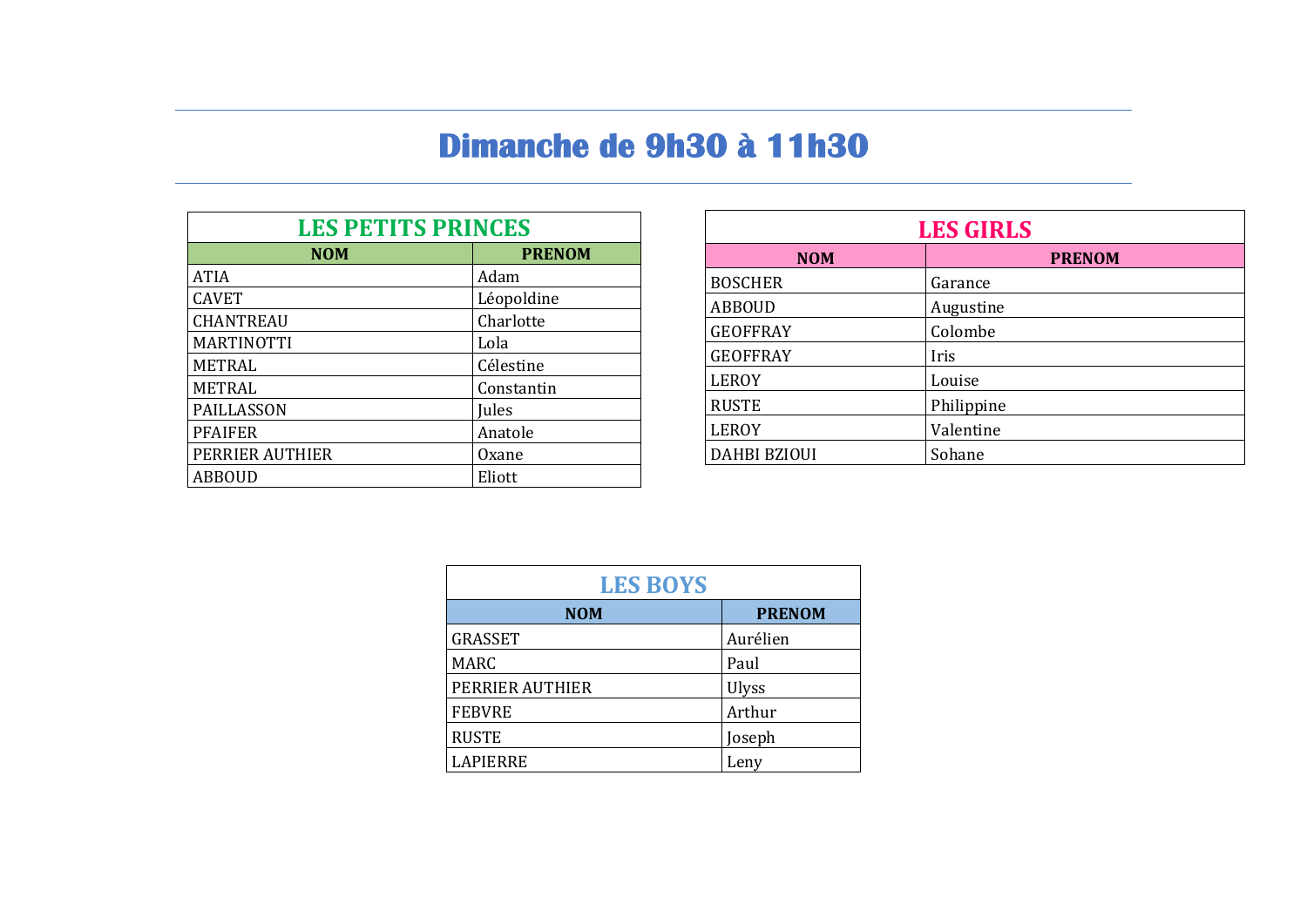## Dimanche de 11h30 à 13h30

| <b>LES APPRENTIS</b> |               |  |
|----------------------|---------------|--|
| <b>NOM</b>           | <b>PRENOM</b> |  |
| <b>SEMOUN</b>        | Laura         |  |
| <b>TRONCY</b>        | Charles       |  |
| VANCAYEZEELE         | Stanislas     |  |
| <b>SPRINGER</b>      | Arthur        |  |
| <b>LACROIX</b>       | Grégoire      |  |
| <b>RUDONDY</b>       | Mathilde      |  |
| <b>BOURGEAT</b>      | Quentin       |  |
| PHILIBERT            | Alban         |  |
| <b>CHEVALIER</b>     | Enack         |  |
| <b>SABRAN</b>        | Valentin      |  |

| <b>LES ESPOIRS</b>        |               |  |
|---------------------------|---------------|--|
| <b>NOM</b>                | <b>PRENOM</b> |  |
| <b>CROUX</b>              | Carla         |  |
| <b>ISHIZUKA</b>           | Tasuku        |  |
| <b>PALAYER</b>            | César         |  |
| <b>PALAYER</b>            | <b>Basile</b> |  |
| SAHELICES BOUCHNEB        | Louisa        |  |
| <b>SAHELICES BOUCHNEB</b> | Elias         |  |
| <b>REVRET</b>             | Maël          |  |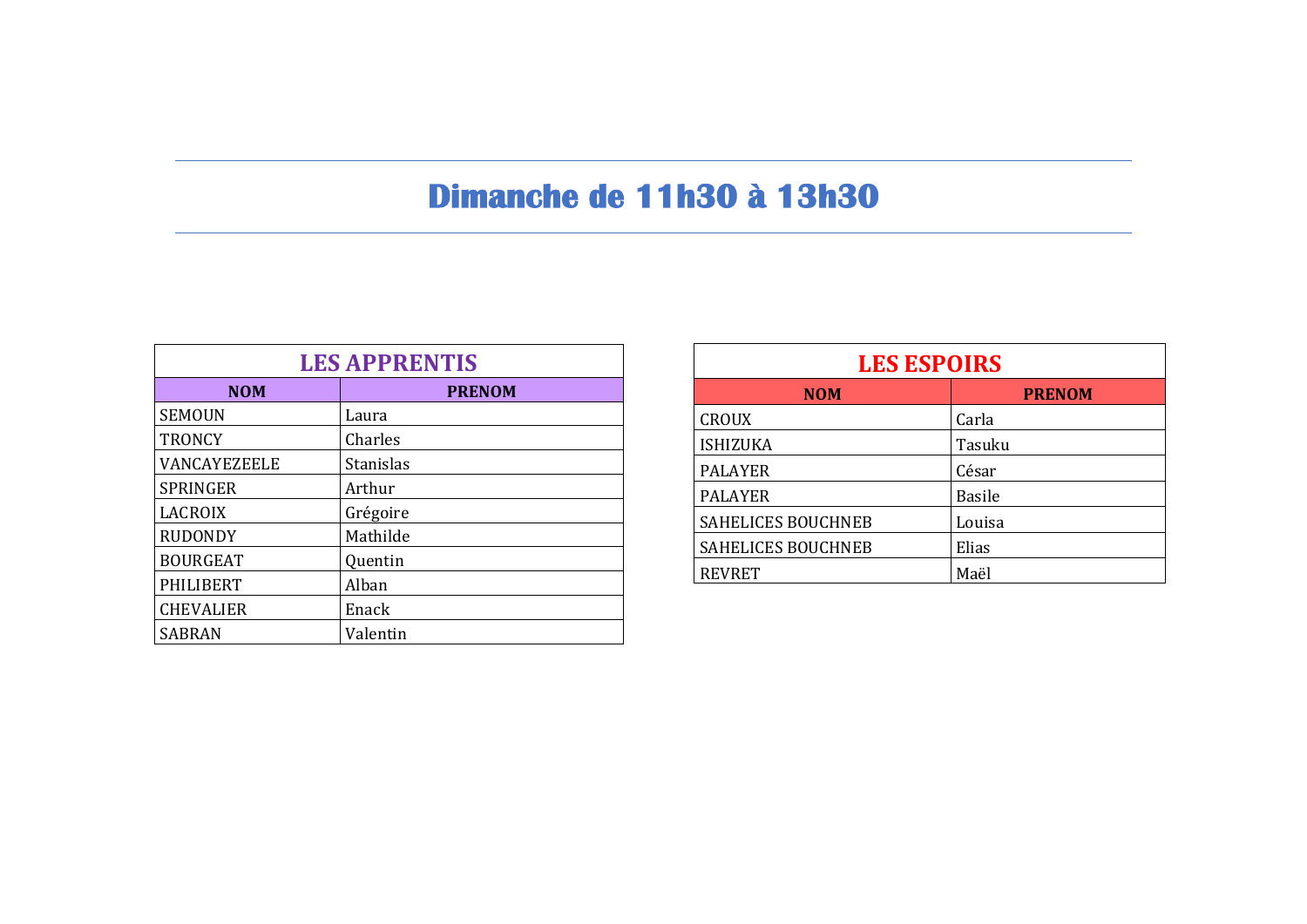# Mercredi de 14h30 à 16h30

| <b>ALL IN ONE</b> |               |
|-------------------|---------------|
| <b>NOM</b>        | <b>PRENOM</b> |
| ABBED             | Nadim         |
| PRADEL            | Valentin      |
| COURVEAULLE       | Annaëlle      |
| <b>CASTELBOU</b>  | Alexandre     |
| <b>CASTAINGS</b>  | Charlotte     |
| CASTAINGS         | Valentin      |
| <b>MALAMAN</b>    | Valentine     |
| <b>BOULUD</b>     | Lisel         |
| <b>CHAUDOUET</b>  | Léonie        |
| <b>SPRINGER</b>   | Laura         |
| CASTAINGS         | Agathe        |
| WAMBEKE           | Charlotte     |
| ABBED             | Imany         |

| <b>LES ESPOIRS DU MERCREDI</b> |               |  |
|--------------------------------|---------------|--|
| <b>NOM</b>                     | <b>PRENOM</b> |  |
| <b>PRADEL</b>                  | Paul          |  |
| <b>REVRET</b>                  | Maël          |  |
| <b>CRESPO BARONNIER</b>        | Joannès       |  |
| <b>CHAUDOUET</b>               | Marcel        |  |
| <b>DAHBI BZIOUI</b>            | Sohane        |  |
| YE                             | Weini         |  |
| <b>YE</b>                      | Anzhuro       |  |

| <b>LES ADOS</b>      |               |  |
|----------------------|---------------|--|
| <b>NOM</b>           | <b>PRENOM</b> |  |
| <b>BAQUERO</b>       | Gabin         |  |
| <b>MIDALI PICARD</b> | Gabin         |  |
| <b>DUPEUBLE</b>      | Antoine       |  |
| <b>RABINEAUD</b>     | Carl          |  |
| <b>BOULUD</b>        | Jules         |  |
| <b>BRUNO</b>         | William       |  |
| <b>PALAIS</b>        | Ange          |  |